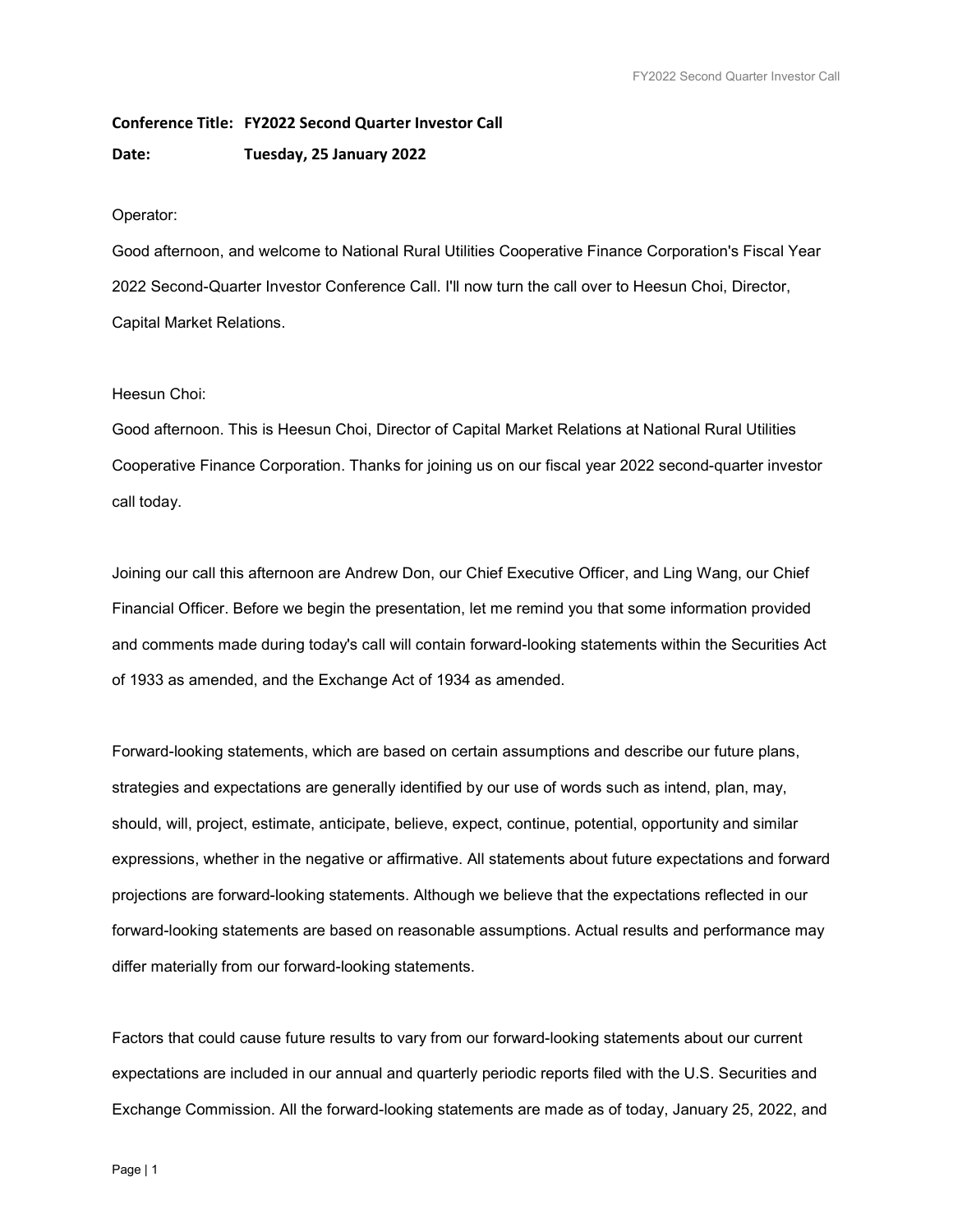we undertake no obligation to update or publicly release any revisions to forward-looking statements to reflect events, circumstances or changes in expectations after the statements are made.

Today's discussion will include certain non-GAAP measures. Please refer to our Form 10-Q filed on January 14, 2022, with the SEC and also posted on our website for a discussion of why we believe our adjusted measures provide useful information in analyzing CFC's financial performance and reconciliations to the most comparable GAAP measures.

We will open the call for Q&A at the end of the presentation. You can ask questions via phone or submit your questions online if you are participating in this event via webcast. We encourage you to take this opportunity to ask any questions you may have.

Today's presentation slides and financial reports are available on our website in our Investor Relations page on our website at www.nrucfc.coop. A replay and call transcript will also be made available in our Investor Relations page after this event.

With that, I will turn this call over to Andrew for his call remarks.

#### Andrew Don:

Thank you, Heesun. Good afternoon. This is Andrew Don, the Chief Executive Officer of CFC. Thank you for joining us today. I'm pleased to share that CFC continues to have strong operating and financial results, and we will review our financial highlights for the second fiscal quarter of 2022, as well as an update on our business and operations.

Before we begin a review, I'd like to take a few minutes discussing current trends that electric cooperatives are currently engaged in. There are currently four key trends that are developing for electric cooperatives. Those being: a continued investment in broadband; a growing focus on electric system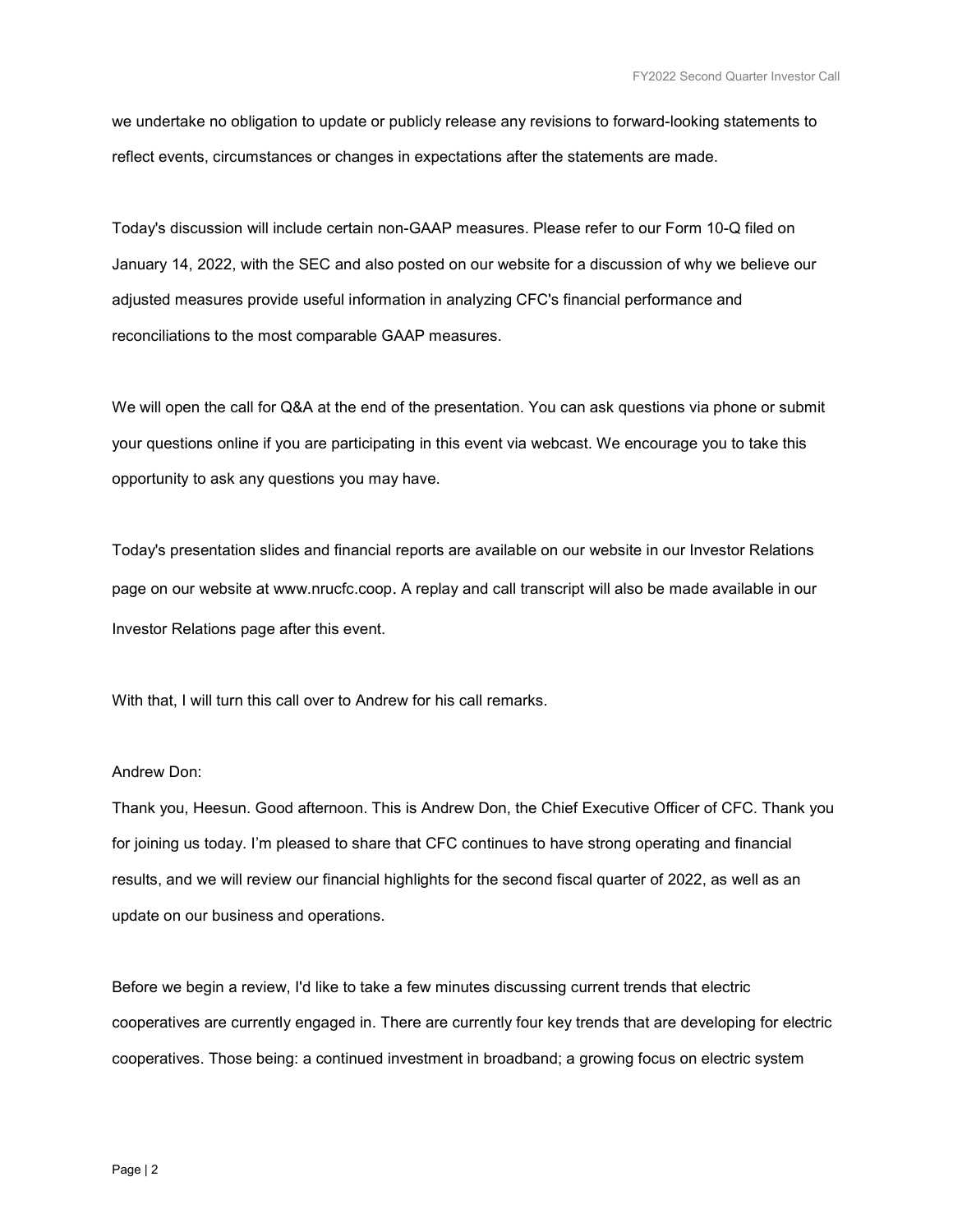resiliency; evolving relationships between some G&Ts and distribution cooperatives; and beneficial electrification.

These trends all indicate a strong future for our member cooperatives and steady demand for capital to support these investments. For broadband, there's continuing substantial investment into broadband projects by CFC member systems. We are tracking 182 broadband projects each by different cooperatives. CFC is financing 93 of the 182 projects with an aggregate loan volume of more than \$1 billion to-date.

When the 182 projects are fully completed, they will equate to approximately \$8.6 billion of capital expenditures. The 93 projects CFC financed will equate to \$4.6 billion, or 53%, of the \$8.6 billion total expenditures. Many of the projects are also supported financially by various state and federal programs, which is a positive for our member electric cooperatives and CFC.

Electric cooperatives are also focused on investing in electric system resiliency. We are seeing increased capital investment in this area to replace systems after damage is caused by weather-related incidents, including hurricanes and winter storms and to proactively strengthen existing electrical systems. The impact on electric systems by various storms, wildfires and weather-related incidents over the last few years has increased utility awareness and the willingness to make needed investments in resiliency.

A relatively small number of cooperatives are looking to reassess or redefine their contractual arrangements between distribution cooperatives and generation and transmission cooperatives. These discussions are largely focused on ways to increase investments in renewable power supply.

The final trend that we are experiencing is beneficial electrification, which is the effort to replace fossil fuels such as gasoline, propane and heating oil with electricity. The obvious example of this is the electrification of vehicles for fleets and consumers. This trend has significant implications for all electric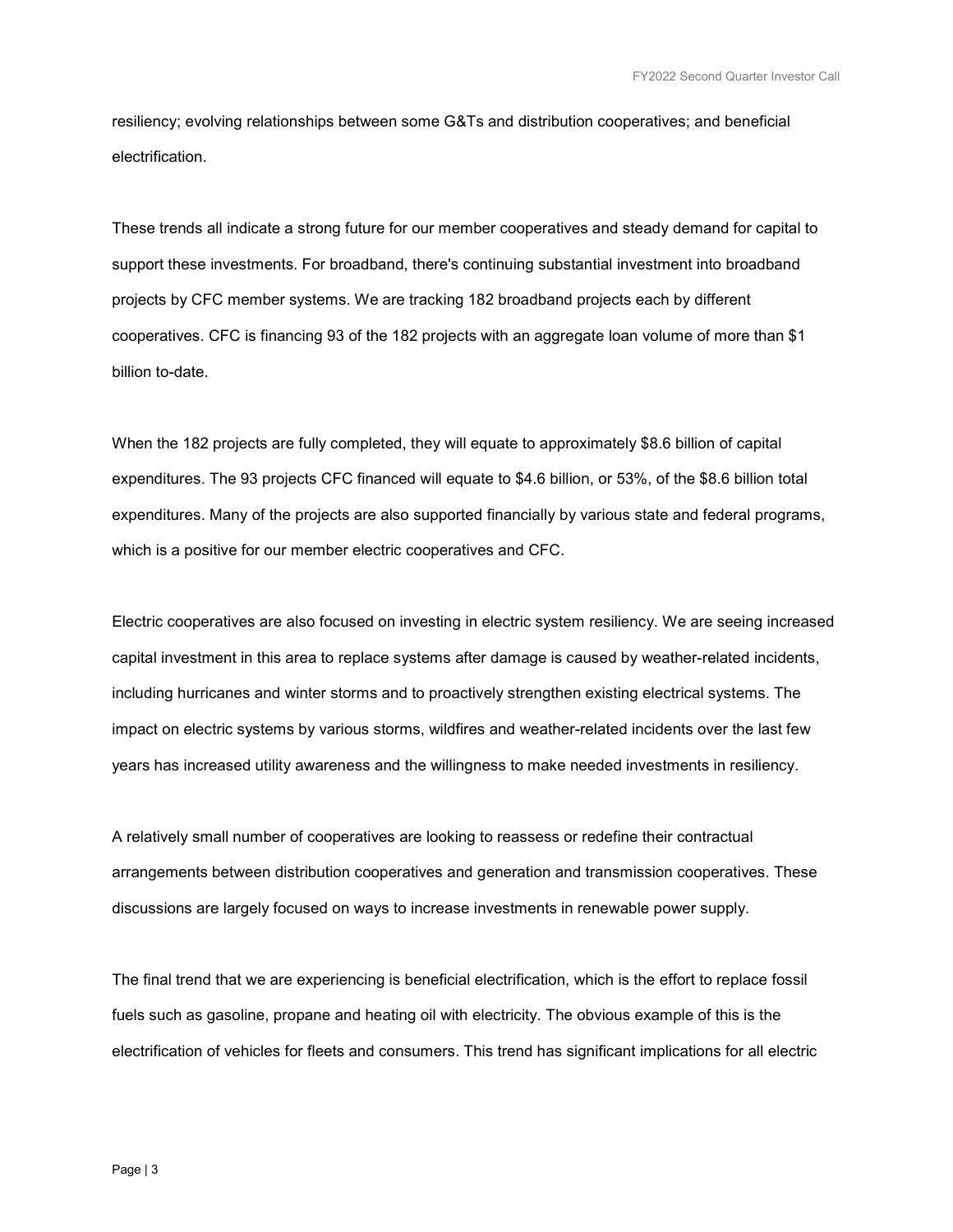utilities and will require significant investment in infrastructure and planning to service the expected growth in overall electricity loads.

We continue to experience steady organic growth in our balance sheet supported by strong loan demand, primarily for our electric members. Over the past decade, our balance sheet has expanded by nearly \$10 billion, passing the \$30 billion mark during the six months ended November 30, 2021.

Our loans to members increased by \$520 million, or 2%, to \$28.9 billion compared with \$28.4 billion at the fiscal year-end 2021. The increase in loans to members was attributable to mainly an increase in CFC distribution loans of \$531 million, partially offset by a decrease in CFC power supply loans of \$32 million. Long-term loan advances totaled \$1.5 billion during the six months ended November 30, 2021, of which approximately \$1 billion, or 69%, was provided to members for capital expenditures, and approximately \$437 million, or 29%, was provided to members for operating expenses or to refinance line of credit advances that were made to meet elevated power cost obligations incurred during the February 2021 polar vortex.

We continue to believe that the overall quality of our loan portfolio continues to be strong with almost all of our loans to rural electric systems that provide essential services. In our 52-year history throughout various economic cycles, we have experienced very limited charge-offs, loan defaults, loan delinquencies and non-performing loans in our electric portfolio. We've had no charge-offs in the electric portfolio since 2013, and we did not have any additional non-performing or restructuring loans during the current fiscal year to-date.

We also believe that the overall credit quality and financial position of electric cooperatives continues to be sound and strong.

From an operating performance perspective, our financial position remains strong as shown by consistently solid financial metrics. Our adjusted TIER was 1.29 times during the six months ended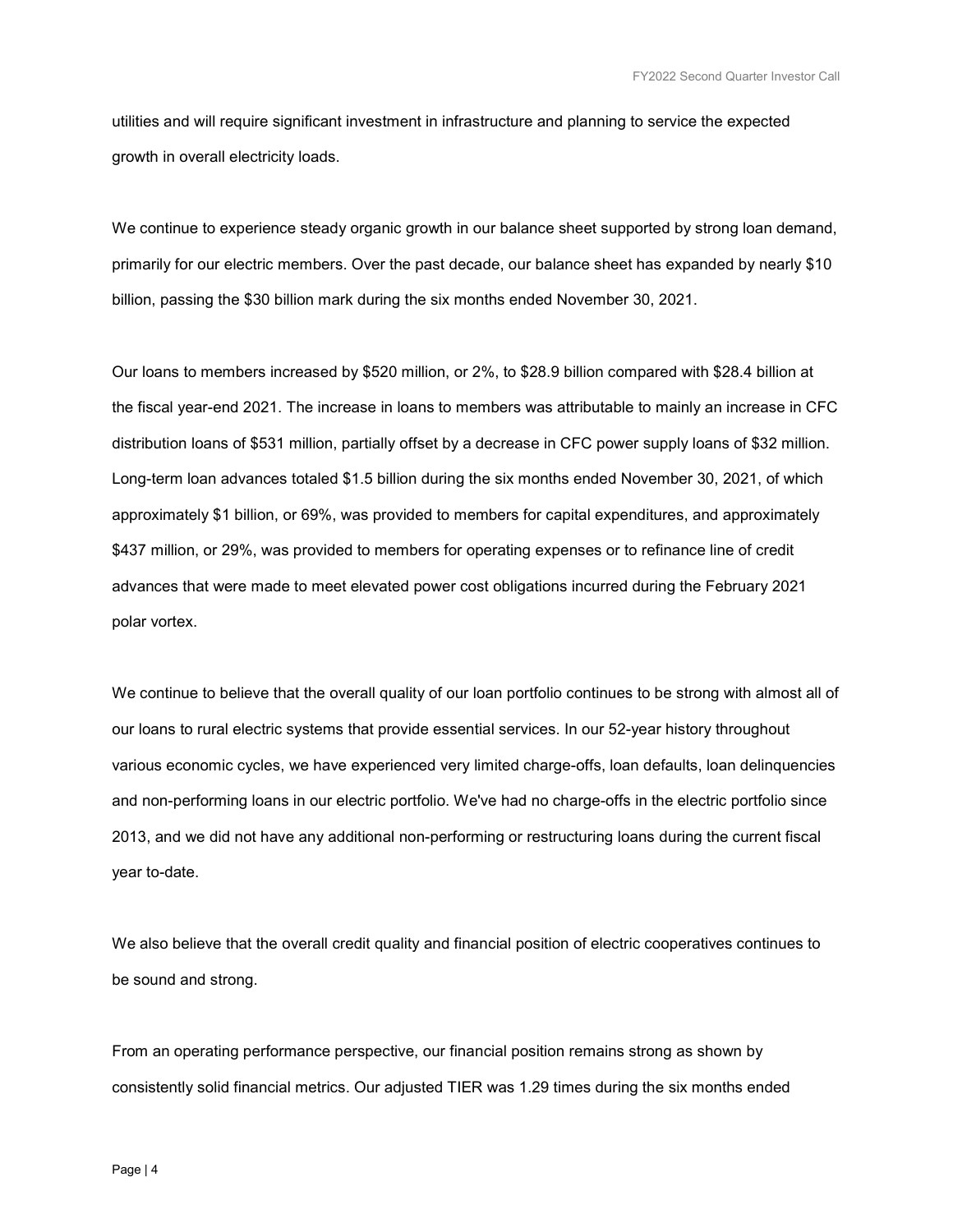November 30, 2021, which was well above our goal of 1.1 times and represented a 6.5% increase from the 1.24 times lower from the prior-year quarter.

Our adjusted debt-to-equity ratio was 6.15 times to 1, which was unchanged from the level as of May 31, 2021, and aligned with our corporate goal of maintaining approximately 6 times to 1. Our liquidity position continues to be healthy as we maintain diverse funding sources to minimize the risk of being dependent on any single source or market. As of November 30, 2021, our 12-month liquidity coverage ratio was 2.3 times, including scheduled loan repayments and excluding member short-term investments.

With that, I now want to turn this call over to Ling, who will review our financial results for the second fiscal quarter of 2022 in more details. Thank you.

#### Ling Wang:

Good afternoon. This is Ling Wang. For those of you who are on the phone, I am on slide eight.

Our total assets at quarter ended November 30, 2021, were approximately \$30 billion, a slight decrease of \$76 million, or 0.3%, from the prior quarter-end, but an increase of \$377 million, or 1.3%, from \$29.6 billion at the fiscal year-end of 2021. The increase in our total assets during the first six months of fiscal year was primarily driven by increasing loans to members largely due to loan advances during the first quarter of this fiscal year.

Loans to members totaled \$28.9 billion as of November 30, 2021, an increase of \$64 million, or 0.2%, from the prior fiscal quarter-end, and an increase of \$520 million, or nearly 2%, from May 31, 2021, our prior fiscal year-end. The \$520 million increase in loans to members during the six-month period reflected a net increase in long-term loans of \$530 million, partially offset by a net decrease in line of credit loans of \$10 million. We continue to experience steady loan demand from our members.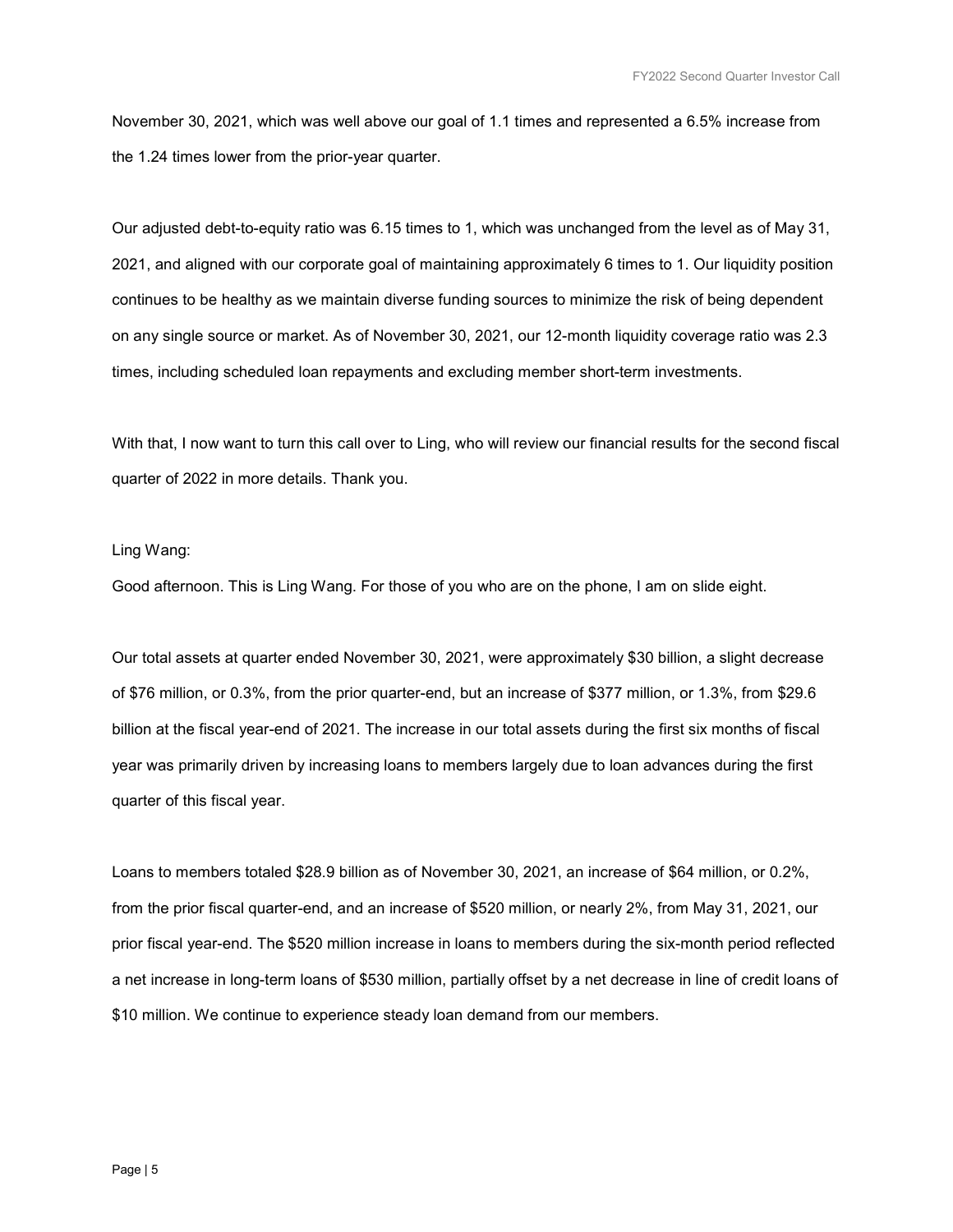Our long-term loan advances during the current fiscal quarter totaled nearly \$779 million with approximately \$593 million, or 76%, of those advances made for capital expenditure purposes, and nearly \$184 million, or 23%, for operating expenses. For the prior quarter, our long-term loan advances totaled \$727 million, consisting of \$450 million, or 62%, for capital expenditure purposes and \$255 million, or 35%, for members' operating expenses, primarily due to increased power cost and natural gas price during the February 2021 winter storm.

As Andrew mentioned earlier, given the prolonged low interest rate environment over the past several years, many of our members have locked in at or near historic low interest rates on their long-term loans for extended terms. As a result, the amount of long-term fixed-rate loans that we priced during each fiscal year over the last five fiscal years have gradually declined from \$1 billion in fiscal year 2016 to \$397 million in fiscal year 2021.

As of November 30, 2021, our long-term fixed-rate loans scheduled to reprice over the next 12 months, totaled \$343 million and long-term fixed-rate loans scheduled to reprice over the next 4.5 fiscal years totaled \$1.4 billion, representing an average of \$309 million per fiscal year. Our members' equity, which excludes cumulative derivative forward value losses and accumulated other comprehensive income, increased by \$64 million, or 3%, from the prior quarter due to an adjusted net income of \$64 million for the current quarter.

For the fiscal year to-date, our members' equity increased by \$61 million from May 31, 2021 as a result of an adjusted net income of \$118 million for the six months ended November 30, 2021, which was partially offset by the CFC Board of Directors authorization in the first quarter to retire patronage capital of \$58 million.

Our adjusted debt-to-equity ratio was at 6.15-to-1 at November 30, 2021, a decrease from 6.27-to-1 at August 31, 2021, and unchanged from the level as of May 31, 2021. The decrease in the adjusted debtto-equity ratio from the prior quarter was primarily due to an increase in adjusted net income.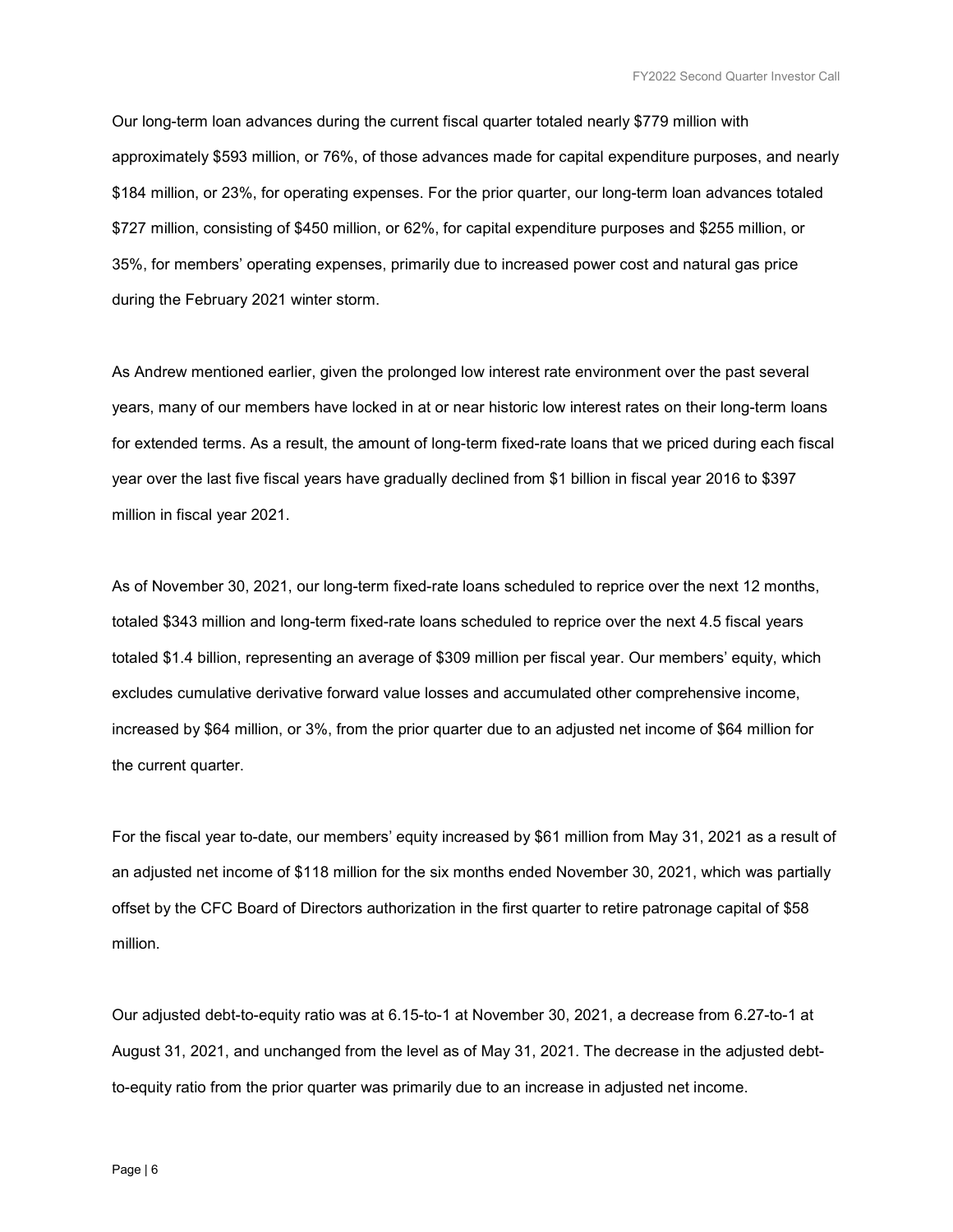While our goal is to maintain an adjusted debt-to-equity ratio of approximately 6-to-1, we expect that our adjusted debt-to-equity ratio will remain elevated slightly above our target of 6-to-1 in the near term due to the projected increase in total debt outstanding to fund anticipated growth in our loan portfolio.

For the current quarter ended November 30, 2021, CFC generated an adjusted net income of \$64 million and an adjusted TIER of 1.32 times, compared with adjusted net income of \$49 million and an adjusted TIER of 1.24 times for the same prior-year quarter. The \$15 million, or 29%, increase in adjusted net income in the current quarter from the same prior-year quarter was driven by an increase in adjusted net interest income of \$11 million, or 16%, to \$84 million for the current quarter, and a favorable shift in our provision for credit losses of \$5 million.

The \$11 million, or 16%, increase in adjusted net interest income during the current quarter was driven by an increasing adjusted net yield of 8 basis points, or 8%, to 1.13% and an increasing average interestearning assets of \$1.9 billion, or 7%. The increase in adjusted net interest yield reflected this favorable impact of a reduction in our adjusted average cost of bond of 27 basis points to 2.89%, partially offset by a decrease in the average yield on our interest-earning assets of 17 basis points to 9.84%.

For the six months ended November 30, 2021, CFC generated adjusted net income of \$118 million and an adjusted TIER of 1.29 times, compared with an adjusted net income of \$107 million and an adjusted TIER of 1.26 times for the same prior-year period. The \$11 million, or 10%, increase in adjusted net income for the six-month period from the comparable prior-year period was primarily driven by an increasing adjusted net interest income of \$20 million, partially offset by an unfavorable shift in the unrealized gains and losses of \$10 million recorded on our investment securities.

The \$20 million, or 14%, increase in adjusted net interest income during the current six-month period was driven by increase in the adjusted net interest yield of 7 basis points, or 7%, to 1.11% and an increase in average interest-earning assets of \$1.7 billion, or 6%. The increase in adjusted net interest yield reflected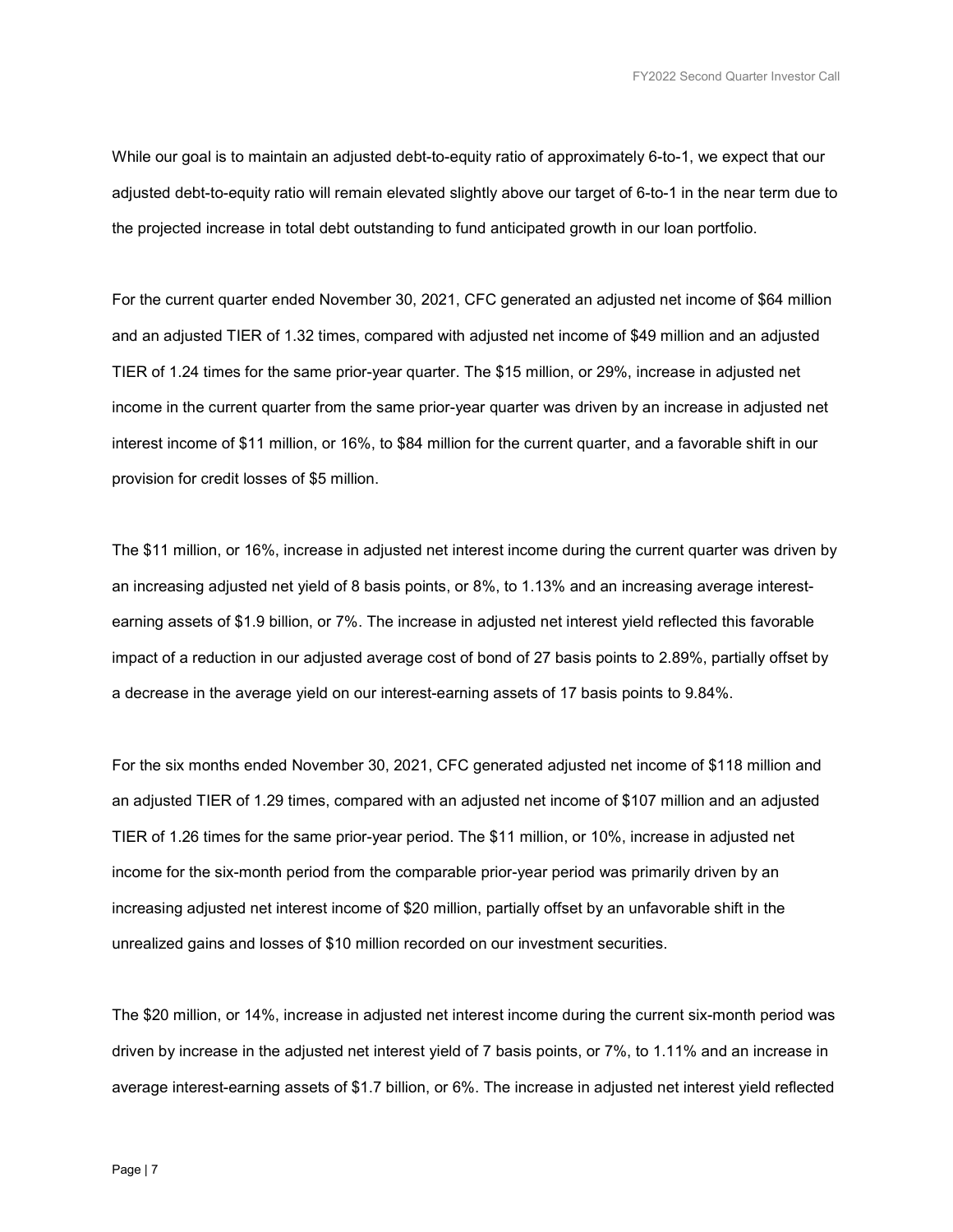the favorable impact of a reduction in our adjusted average cost of funds of 25 basis points to 2.91%, partially offset by a decrease in average yield on interest-earning assets of 16 basis points to 3.84%.

The overall composition of our loan portfolio at November 30, 2021, remained unchanged from the composition at May 31, 2021, with \$28.5 billion, or 99%, of our loan portfolio consisting of loans to rural electric systems and \$432 million, or 1%, to the telecommunication sector. The percentage of CFC's longterm fixed-rate loans was at 90% of total loans as of November 30, 2021, unchanged from the May 31, 2021 level. We typically lend to our members on a senior secured basis with 94% of our loans being senior secured as of November 30, compared with 93% as of May 31, 2021.

We offer long-term loans to our members for up to 35 years on a senior secured basis. The average remaining maturity of our long-term loans, which accounted for 92% of the total loans outstanding as November 30, 2021, was 18 years.

During the current quarter and for the six-month period, we did not have any loan charge-offs. Prior to Brazos Electric Power Cooperative's bankruptcy filing in March 2021, we had not experienced any loan defaults or charge-offs in our electric utility and telecommunication loan portfolios since fiscal year 2013 and 2017, respectively. We have loans to two borrowers, totaling \$219 million, or 0.76%, of total loans outstanding, classified as non-performing as of November 30, 2021. In comparison, we had loans to four borrowers, totaling \$237 million, or 0.84%, of total loans outstanding, classified as nonperforming as of May 31, 2021.

The \$18 million decrease in non-performing loans is attributable to, number one, a full repayment of two non-performing telecommunication loans, totaling \$9 million; and number two, the continued payment of an existing non-performing power supply loan of \$9 million. As of November 30, 2020, all of our loans performing or non-performing are current, except for the \$86 million loans outstanding to Brazos Electric Power Cooperative.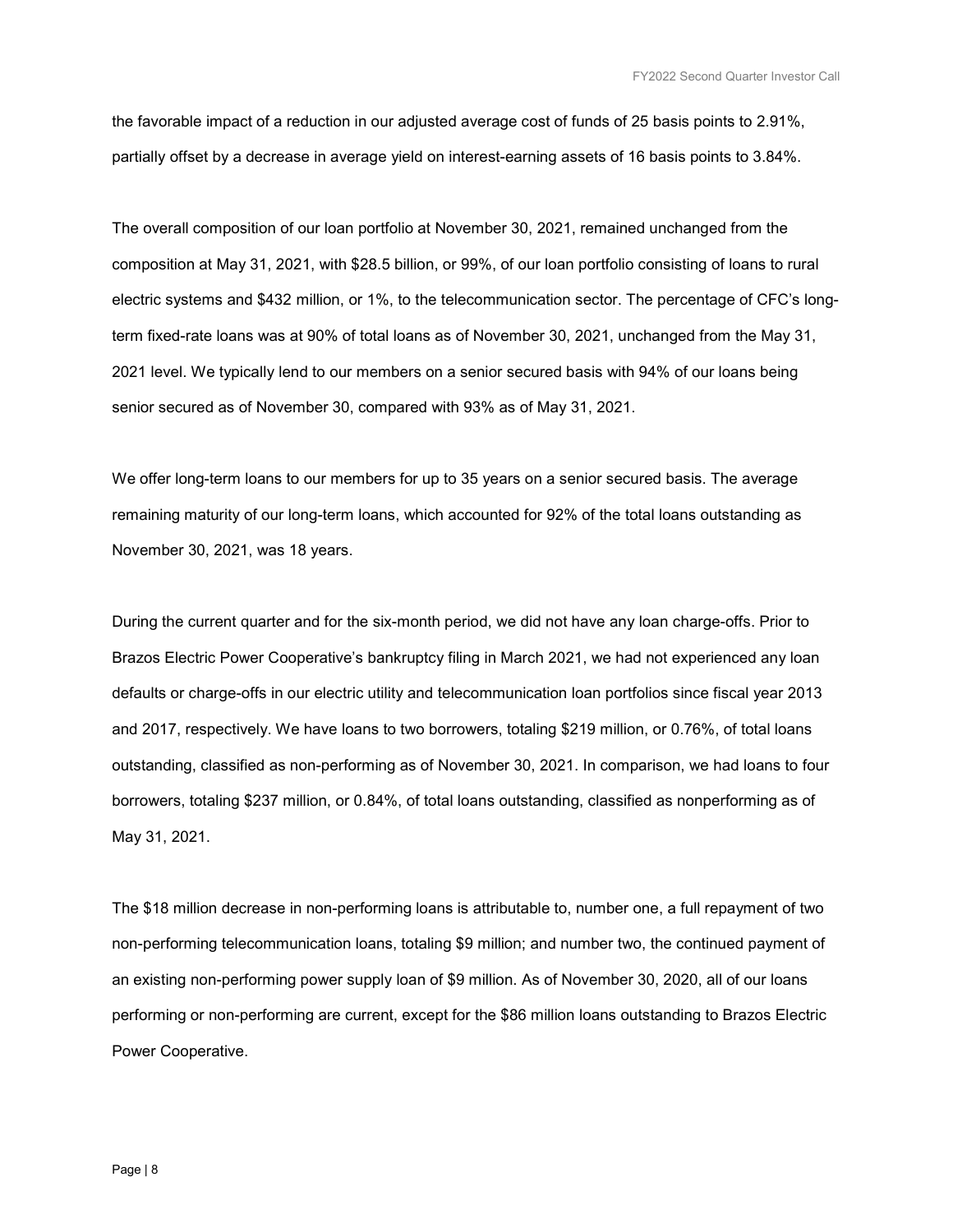Our allowance for credit losses was \$86 million as of both November 30 and May 31, 2021, reflecting the offsetting impact of an increase in the collective allowance of \$4 million and a decrease in the assetspecific allowance of \$3 million, which was the result of the \$9 million non-performing loan payments that I mentioned earlier. Our allowance coverage ratio was 30 basis points at both November 30 and May 31, 2021.

As discussed in prior calls, the Winter Storm Uri had adverse financial impact on two of our power supply borrowers, Brazos and Rayburn Country Electric Cooperative. As of November 30, 2021, our outstanding loan exposure to Brazos and Rayburn was \$86 million and \$371 million, respectively. The state of Texas enacted securitization legislation in June of 2021 that offers financing programs for qualifying electric cooperative exposure to elevated power costs during Winter Storm Uri.

Brazos and Rayburn both qualified for the Texas enacted financing program. Rayburn has initiated the securitization financing process to raise funds for eligible costs incurred during the winter storm, as specified in the legislation, and has stated that it intends to use the process to pay down its related outstanding obligation to the Electric Reliability Council of Texas, also known as ERCOT.

On January 18, 2022, Moody assigned a provisional rating of AAA to three tranches of senior secured cost-recovery bonds to be issued by Rayburn Country Securitizations, LLC. It is expected that Rayburn will use the process from the securitization to pay for the costs and expenses incurred during the Winter Storm Uri, including outstanding amounts owed to ERCOT. We also expect that Rayburn will use the proceeds to pay down a portion of its line of credit outstanding with us.

There are many factors which we are unable to predict that may impact the completion and outcome of the securitization transaction and the ultimate collectability of Rayburn's loan outstanding. As of November 30, 2021, our loans outstanding to Rayburn consisted of secured loans totaling \$159 million and unsecured loans totaling \$212 million. And Rayburn was current on all of its principal and interest payments due to us.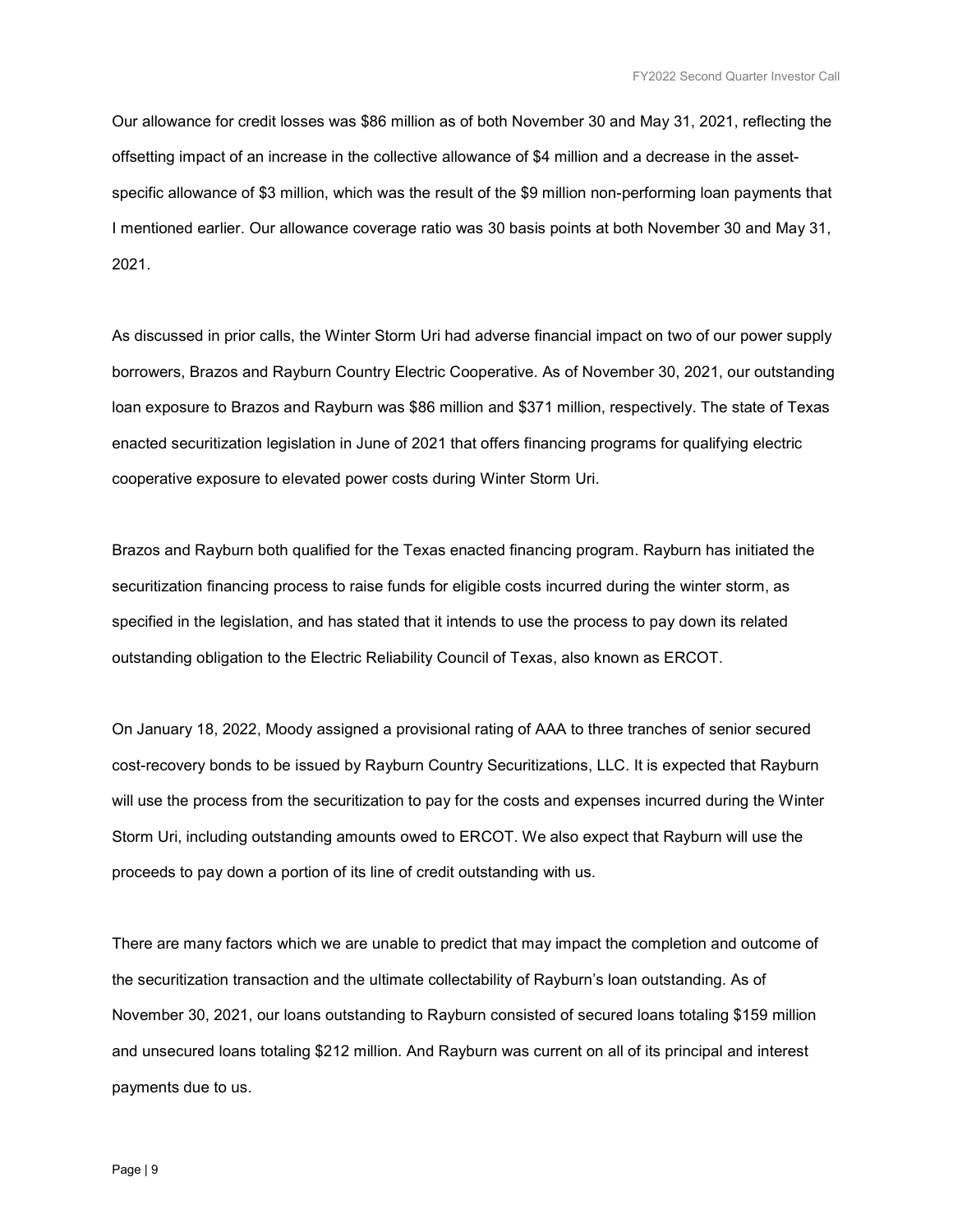Our total debt outstanding was \$27.8 billion as of November 30, 2021, an increase of \$364 million, or 1%, from \$27.4 billion as of May 31, 2021, primarily to fund the growth in our loan portfolio. We maintain diverse funding sources, including funding from our members, as well as capital markets and non-capital markets funding to minimize the risk of being dependent on any single source or market.

As of November 30, 2021, \$4.91 billion of CFC's funding came from our members in the form of shortterm and long-term investments, a slight decrease of \$61 million from \$4.97 billion at May 31, 2021. Our member investments represented 18% of our total debt outstanding at both November 30 and May 31, 2021.

At November 30, 2021, our funding under the Guaranteed Underwriter Program and notes payable with Farmer Mac totaled \$9.4 billion, or 34%, of our total debt outstanding, an increase of \$165 million from May 31, 2021, primarily due to the \$450 million new borrowings under the Farmer Mac notes purchase program, partially offset by maturity and scheduled principal payment and amortization on both programs.

Our capital markets-related funding sources totaled \$13.5 billion at November 30, 2021, an increase of \$260 million from May 31, 2021. The increase was primarily due to a net increase of \$463 million in dealer medium-term notes outstanding, a net increase of \$145 million in dealer commercial paper outstanding, and an increase of \$49 million in secured borrowings on the repurchase agreement, partially offset by an early redemption of \$400 million of collateral trust bonds.

As both November 30 and May 31, 2021, capital markets-related funding sources accounted for 48% of our total outstanding.

At November 30, 2021, 59% of our total debt was secured and 41% was unsecured compared with 61% and 39% from May 31, 2021, respectively. The increase in the unsecured debt outstanding was due to our issuances of \$750 million in dealer medium-term notes in October 2021. Our short-term borrowings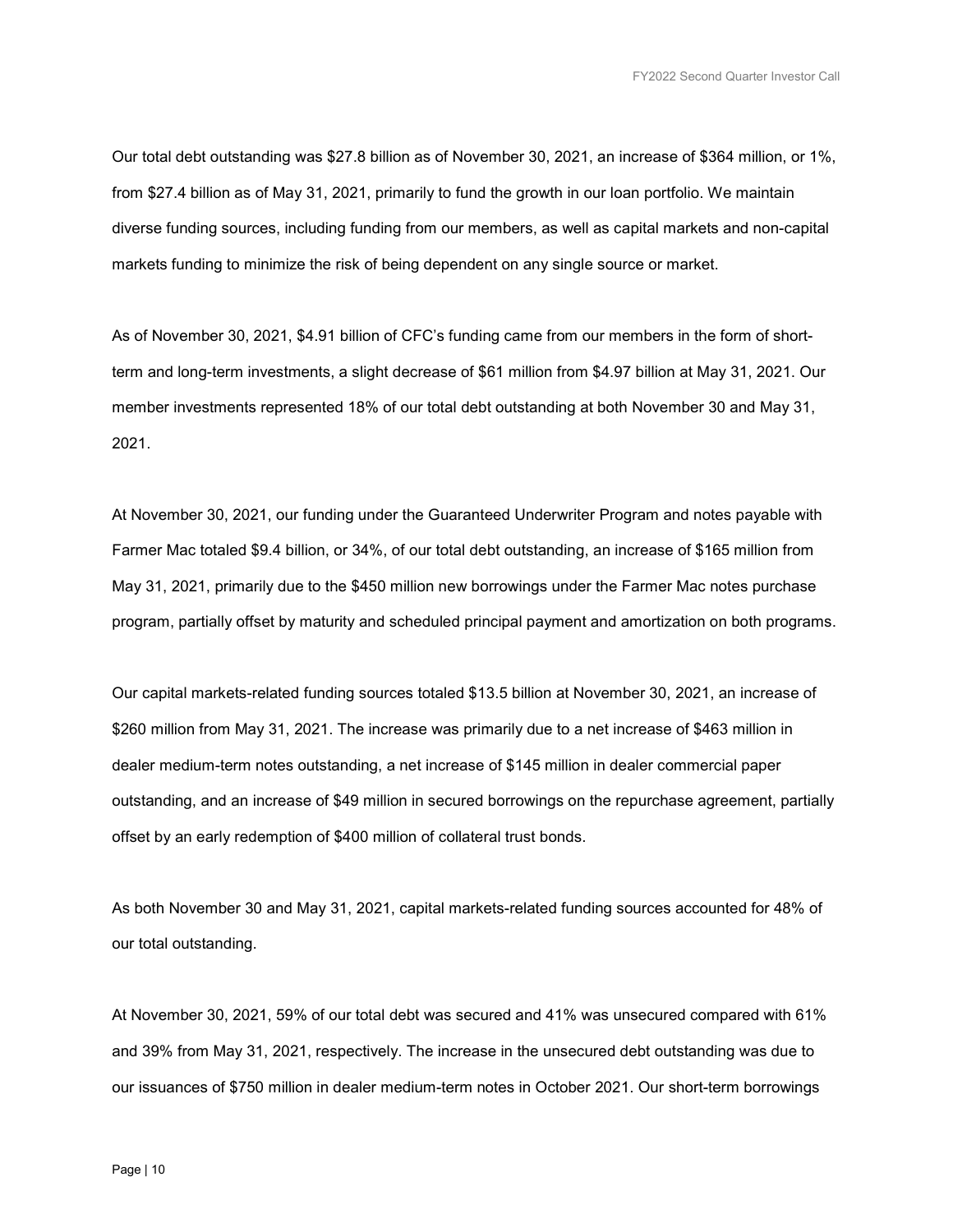increased by \$165 million to \$4.7 billion, accounting for 17% of our total debt outstanding at November 30, 2021, compared with \$4.6 billion, or 17%, of total debt outstanding at May 31, 2021.

The increase in our short-term borrowings was primarily due to an increase in dealer commercial paper outstanding. A total of \$3.5 billion, or 73%, of our short-term borrowings came from our members' shortterm investments at November 30, 2021, compared with \$3.5 billion, or 76%, at May 31, 2021. As we have consistently stated, the investment from our members are a very reliable funding source and with very little reinvestment risk, as our members consistently invest a large portion of their excess funds with CFC.

This slide represents CFC's long-term debt maturities and amortizations over the next 12 months from January 2021 to January 2022. Our upcoming debt payment obligations consist of \$455 million in collateral trust bonds, \$850 million in dealer medium-term notes, \$664 million in Farmer Mac notes payable and \$516 million in Guaranteed Underwriter Program.

Excluding our member medium-term notes maturity, which have traditionally been reinvested with us, we have approximately \$2.6 billion of refinancing needs over the next 12 months from January 2022 to December 2022. We plan to look to utilize both capital markets and non-capital market funding sources to refinance upcoming maturities in due course.

This slide shows the various sources of liquidities that CFC had in place at November 30, 2021. At November 30, 2021, our available liquidity from various sources includes cash and cash equivalents, committed bank lines, investments, Guaranteed Underwriter Program and Farmer Mac's revolving notes purchase agreement, which totaled \$7.1 billion. Our available liquidity includes an additional \$550 million commitment under the Guaranteed Underwriter Program, which we closed in November 2021.

In addition, we expect to receive \$1.5 billion from our members for scheduled repayment on long-term loans over the next 12 months. As indicated in the table, excluding our members' short-term debt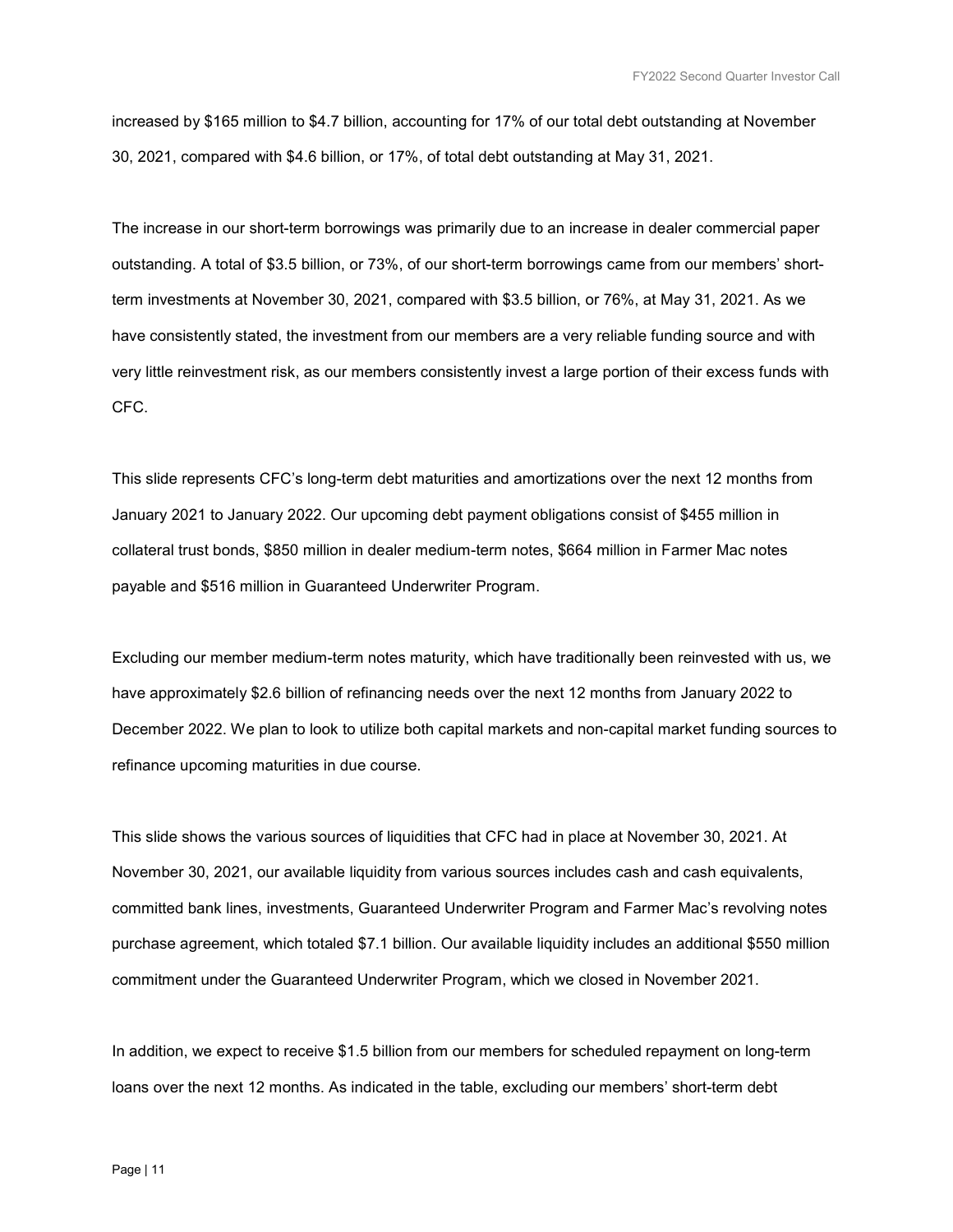maturities, we had approximately \$3.8 billion of debt maturities over the next 12 months as of November 30, 2021. These debt maturities consist of short-term debt of \$1.3 billion and long-term debt and subordinated debt obligations of \$2.5 billion.

As of November 30, 2021, short-term investments from our members totaled of \$3.5 billion. Because our members have traditionally rolled over a large portion of their short-term investments with us at maturity, we consider our member investments to be a very reliable and stable source of funding for CFC. If we exclude \$3.5 billion of debt maturities related to our members' short-term investments, we will have a total liquidity equal to 1.9 times, or \$3.3 billion, of liquidity in excess of our debt maturities during the next 12 months subsequent to November 30, 2021.

Together with the \$1.5 billion scheduled long-term loan principal repayment over the next 12 months, our excess liquidity would have been 2.3 times or \$4.8 billion to meet our debt maturities in the next 12 months, subsequent to our current quarter-end compared with 2.5 times, or \$5.3 billion, as of May 31, 2021.

This slide summarizes CFC's projected long-term debt issuance needs over the next 18 months, subsequent to November 30, 2021. Our cash needs are derived from two primary areas, refinancing existing debt maturities and funding loan growth, partially offset by the amortization and repayments of loans for our members.

We expect our net loan growth over the next 18 months period to be approximately \$1.3 billion. As indicated in the last column, our expected long-term debt issuances other than this time period are approximately \$4 billion, mainly to refinance existing long-term debt. Also note that other sources and uses of cash column in the middle of the slide reflects the net increase or decreases to our dealer commercial paper and other short-term debt outstanding, and purchases and maturities of investment.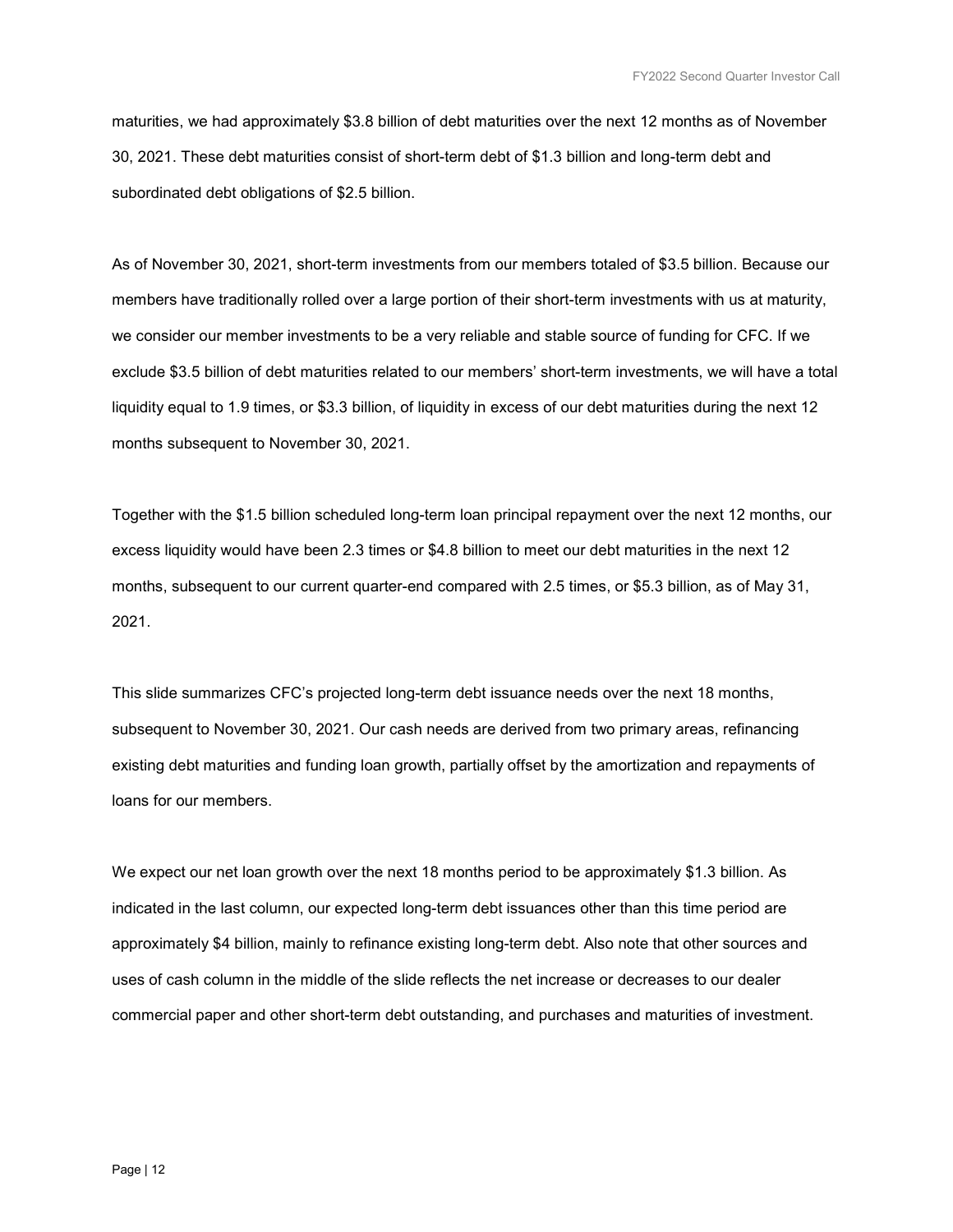To meet our funding needs, we will continue to look to balance capital markets and non-capital markets secured and unsecured financing, while always looking to access the most attractive cost of funds for our member borrowers.

To conclude our call, I'd like to leave you a few key takeaways when you consider CFC as an investment opportunity. These items are areas that CFC is consistently focused on and represent key credit strengths when viewing CFC as an investment. CFC's credit ratings from Fitch, Moody's and S&P remain strong and stable at A-plus, A1 and A-minus on a senior secured basis and A, A2 and A-minus on a senior unsecured basis, respectively. All of these rating agencies have affirmed our credit ratings and outlook during the last quarter in calendar year 2021.

The overall quality of our loan portfolio continues to be strong with 99% of our loans to rural electric systems and 94% of our loans being on a senior secured basis. We have not had any charge-offs in any of our loan portfolios since the first quarter of our fiscal year 2017.

CFC continues to receive strong support from our members, both in terms of new lending business and as a valuable founding source. Our total member investments have averaged nearly \$5 billion during the current fiscal year compared with \$4.2 billion at our fiscal year-end 2016. Our members' equity has grown by 46% to \$1.9 billion from \$1.3 billion since May 31, 2016, as we are committed to grow our equity to retain earnings.

We continue to maintain diversified funding sources and demonstrate a healthy liquidity profile. Our funding sources are very well established and have remained stable.

Thank you once again for joining us today to review our results for our fiscal quarter ended November 30, 2021. We appreciate your interest in CFC and look forward to discussing our financial performance and funding plans in the future.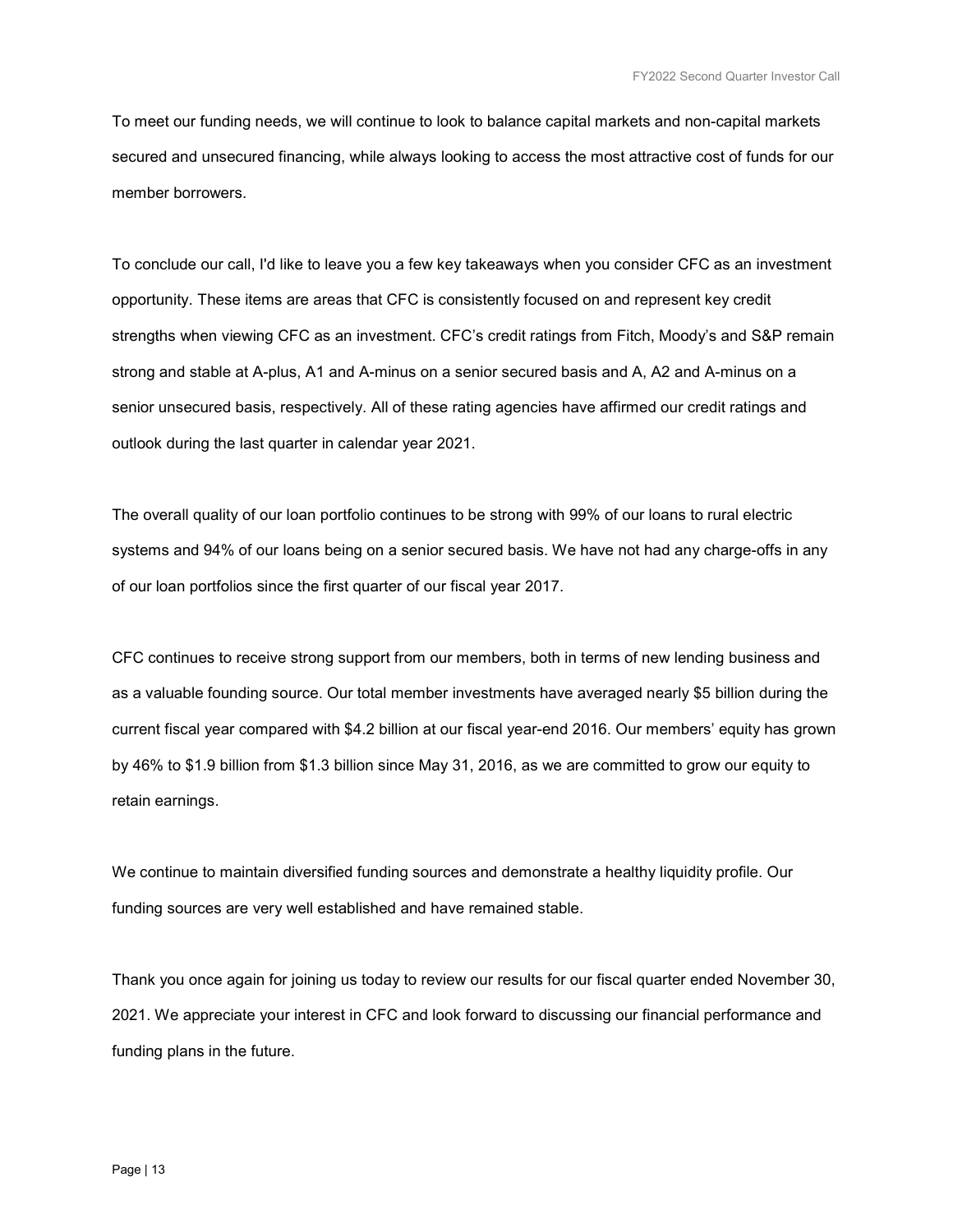Now, I would like to ask the operator to open the line for questions, and also suggest that you submit your questions via the web service, so we may respond to those questions as well. Thank you.

### Operator:

If you'd like to ask the question over the phone, please signal by pressing star one on your telephone keypad. Please ensure the mute function on your telephone is switched off to allow your signals to reach our equipment. Again, it is star one to ask a question over the phone.

# Ling Wang:

Okay. We do have one question from the web. What is the expected amount carved for NRUC outstanding from Rayburn securitization? As I mentioned in the call, we have approximately \$212 million of unsecured exposure to Rayburn as of November 30, 2021. I would say a fairly large portion of that unsecured outstanding was funding that's related to the additional power costs that Rayburn has incurred during the winter storm.

# Operator:

And as a reminder, it is star one to ask a question over the phone. We have no questions over the phones.

#### Heesun Choi:

Okay. We do not see any questions from the web either.

#### Ling Wang:

Okay. And then thank you for participating in today's call. And if you have any questions, please feel free to contact myself or Heesun Choi after the call. We can end the conference now.

#### Heesun Choi:

Thank you, operator.